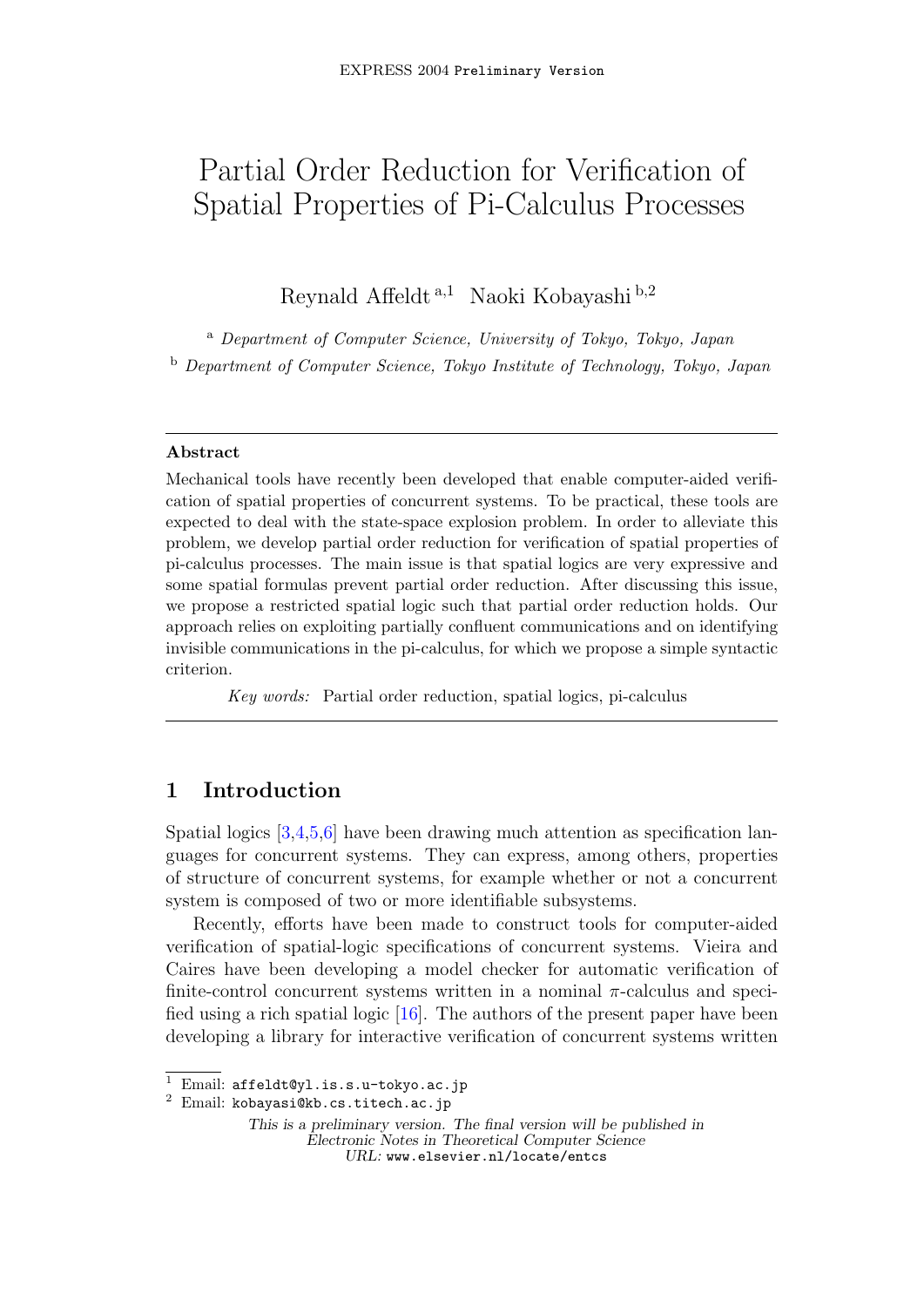in an applied version of the  $\pi$ -calculus using a spatial logic [\[1\]](#page-11-3). Like all verification tools for concurrent systems, these tools must deal with the state-space explosion problem.

In this paper, we study how to alleviate the state-space explosion problem for computer-aided verification of spatial logic specifications of concurrent programs. Our approach is to enable partial order reduction by exploiting partial confluence properties of  $\pi$ -calculus processes. We briefly explain the basic idea of partial order reduction. Let us consider some satisfaction relation  $\models$ between the states of some reduction system and some set of formulas. The basic idea of partial order reduction is to exploit reductions  $P \rightarrow P'$  such that, for some formula  $\phi$ ,  $P \models \phi \Leftrightarrow P' \models \phi$ . In such situations, in order to verify whether  $P \models \phi$ , one can choose to perform the reduction  $P \to P'$ (even if there are other possible reductions) and check whether  $P' \models \phi$ . In this paper, our goal is to find appropriate conditions for the formula  $\phi$  and the reduction  $P \to P'$  in the case where  $\phi$  is a formula of the spatial logic and  $P \to P'$  is a reduction of the  $\pi$ -calculus. The same question has already been addressed for usual temporal logics such as LTL and CTL\* (for Kripke structures), but not for spatial logics. In particular, the existence of expressive spatial formulas makes this question difficult. In addition, the target language being the  $\pi$ -calculus also makes it non-trivial to find an appropriate syntactic condition for  $P \to P'$ . In usual model checkers like Spin,  $P \to P'$  is just a transition caused by access to a local variable  $[10]$ , but in the  $\pi$ -calculus, all the computations are communications.

Our contributions can be summarized as follows:

- (i) We identify a set of spatial formulas that prevent partial order reduction.
- (ii) We define a syntactic notion of invisible communication and we introduce a restricted spatial logic such that invisible communications cannot be observed by the set of spatial formulas.
- (iii) We show that invisibility and partial confluence of communications is a sufficient criterion to enable sound partial order reduction for this spatial logic.

Outline In Sect. [2,](#page-2-0) we show informally with an example that the knowledge of partially confluent communications enables partial order reduction for verification of spatial properties of  $\pi$ -calculus processes. In Sect. [3,](#page-3-0) we discuss spatial formulas that prevent partial order reduction. In Sect. [4,](#page-5-0) we introduce the TSL logic, we define partially confluent and invisible communications and state our main theorem, namely that partially confluent invisible communications enable partial order reduction. In Sect. [5,](#page-8-0) we outline the proof of the main theorem. In Sect. [6,](#page-9-0) we discuss potential extensions to the TSL logic.

**Notation and Vocabulary** We use a version of the  $\pi$ -calculus [\[13\]](#page-12-3) standard enough not to require a detailed introduction. For the sake of completeness, we give the complete description in Appendix [A.](#page-13-0) It can be skipped on a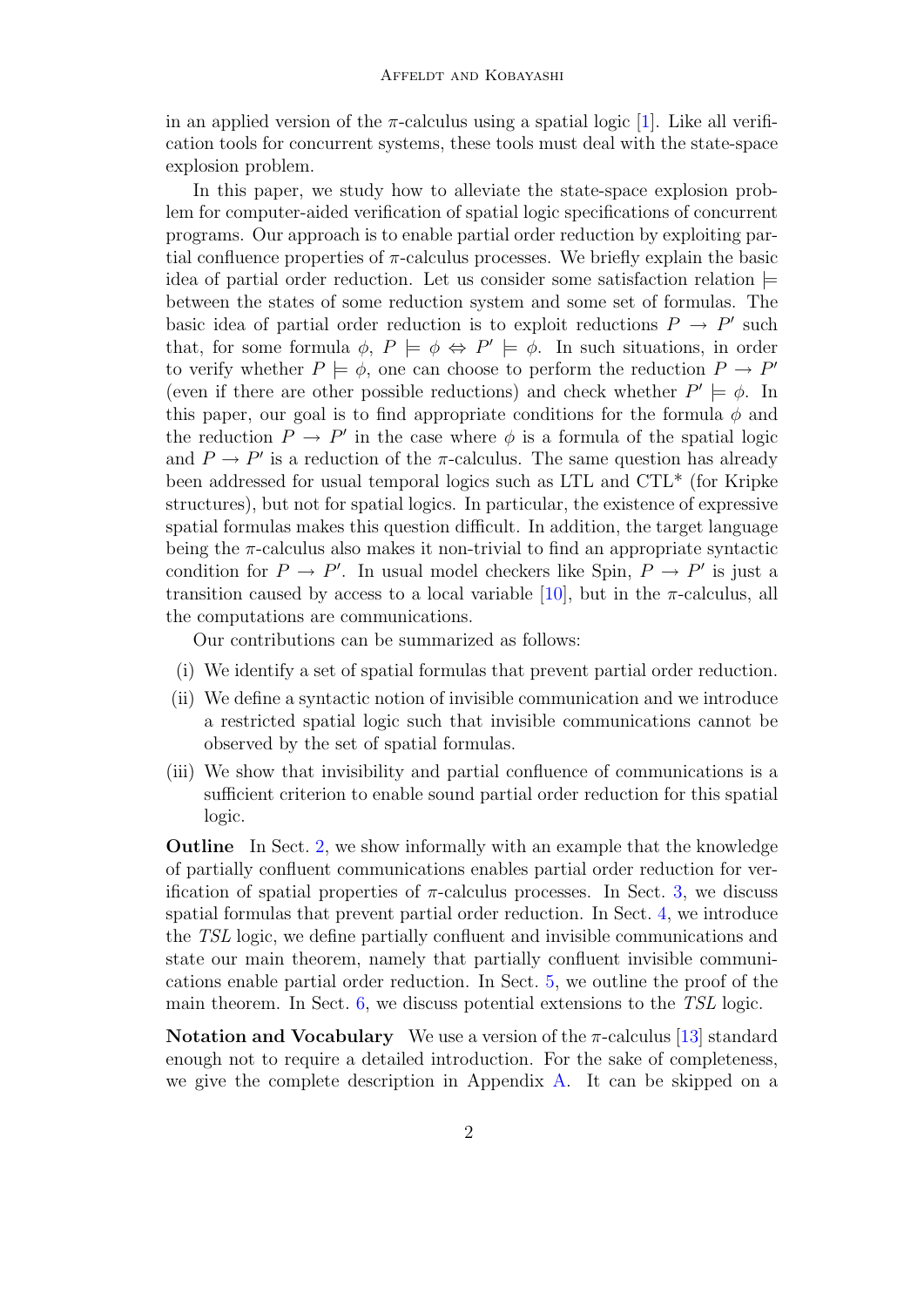first reading provided the reader is aware of the following points: (1) we use a subset of the  $\pi$ -calculus where the choice operator is removed and the replication operator is restricted to input processes, (2) we use a reduction operational semantics.

# <span id="page-2-0"></span>2 Motivating Example

We are interested in verifying  $\pi$ -calculus processes against spatial formulas. In this section, we show informally that partially confluent communications simplify such verifications.

Let us consider the following  $\pi$ -calculus process:

$$
P = \underbrace{\overline{c}.\overline{e}.f|c}_{\text{process } C} | \underbrace{\overline{d}.e.f|d}_{\text{process } D}
$$

(In this paper, we write  $\bar{c}P$  instead of  $\bar{c}\langle v\rangle$ ). P when the name v is not relevant, similarly we write c.P instead of  $c(x)$ .P when the name x does not appear in  $P.$ )

The process P consists of the parallel composition of several (sub)processes. The process  $\bar{c}.\bar{e}.f$  is ready to send some data along the name c (intuitively, a channel of communication) and will behave as the process  $\bar{e}$ . f after emission. The process c waits for input along the name c. The name c is only known of the process C; the name d is only known of the process D; both process C and process  $D$  share the names  $e$  and  $f$ : they use  $e$  to perform a hand-shake and will both seek access to some resource available along name f.

Let us assume that we want to verify that there is no race condition along the name  $f$  (this is actually wrong). Put formally, we want to verify that there is no execution such that the spatial formula  $\phi = f(0)f(0)$  is eventually true (a process satisfies  $\phi_1|\phi_2$  if it consists of a process satisfying  $\phi_1$  and a process satisfying  $\phi_2$ , a process satisfies  $f()$ <sup>[3](#page-2-1)</sup> if it consists of an input process that waits for data along the name  $f$ ). The motivation for such a verification may be for instance that the resource along  $f$  expects processes  $C$  and  $D$  to perform inputs in some predetermined order.

Naive verification of  $P$  leads to the exhaustive enumeration of all execution paths, and in general this approach is impractical because it leads to the statespace explosion problem.

In comparison, the knowledge of partially confluent communications enables efficient verification. Informally, a communication is partially confluent when it commutes with all other communications. Because the communication along c in our example is partially confluent, the state-space of  $P$  can be represented as follows (we represent communication with arrows and annotate

<span id="page-2-1"></span><sup>&</sup>lt;sup>3</sup> The formula  $f()$  is actually an abbreviation for the formula  $f()$ <sup> $\top$ </sup> defined later.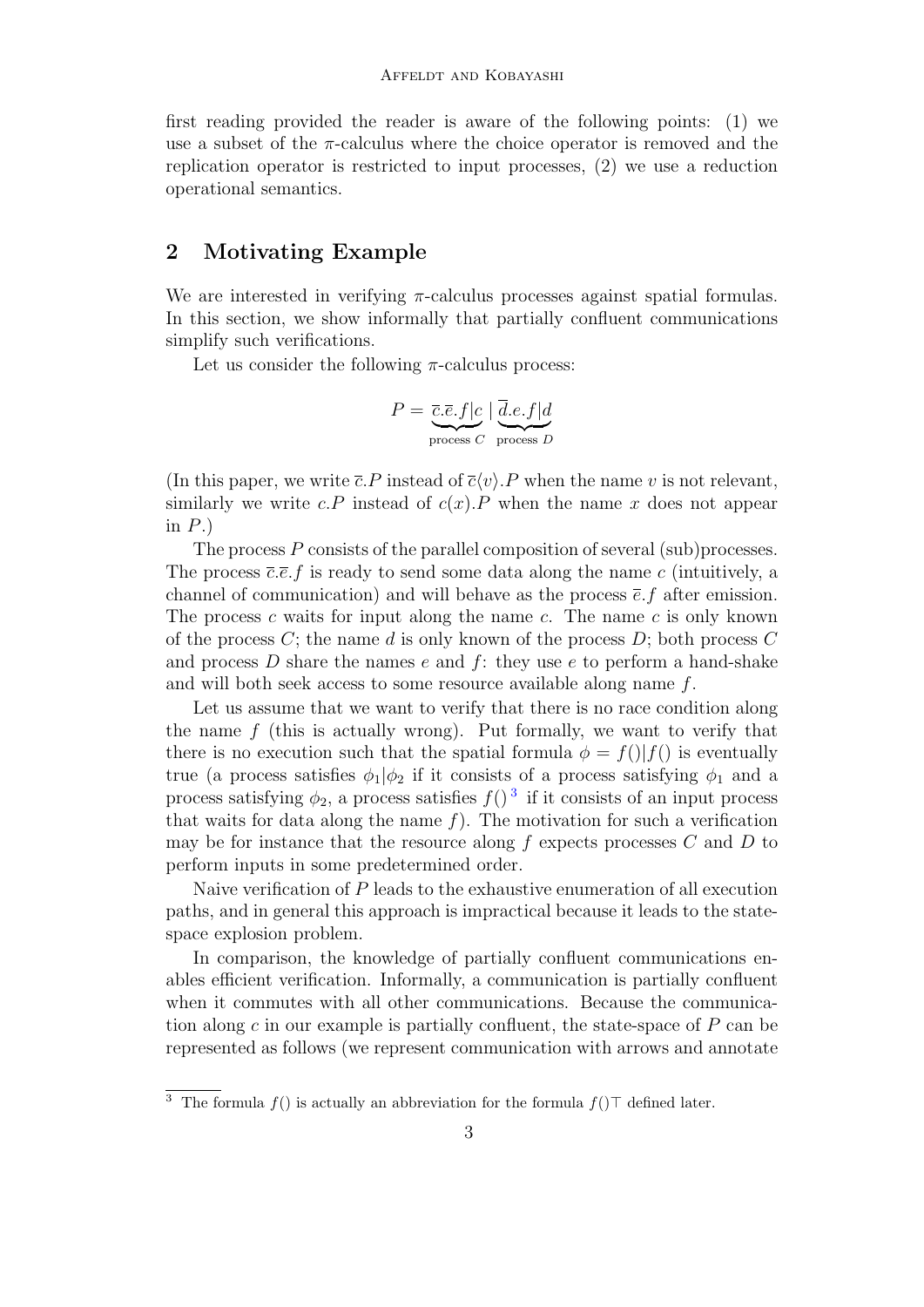them with the name used for communication):



Since both possible execution paths lead to the same state, it is intuitively obvious that the verification of  $P$  can be reduced to the verification of, say,  $P'$ . Although this is true for the verification of the formula  $\phi$ , this is wrong for the verification of the formula  $c(\top \wedge e)$  (where the conjunction has its usual meaning) because the latter actually holds of  $P''$ .

In this paper, we will show for a spatial logic that the partial order reduction above is valid as long as the communication along  $c$  is (1) partially confluent and (2) invisible (intuitively, the same spatial formulas hold of P and  $P'$ , and  $P''$  and  $Q$ ).

### <span id="page-3-0"></span>3 Partial Order Reduction and Spatial Formulas

For LTL and CTL\*, partial order reduction is sound for the fragment without the "next" formula (see for instance [\[7\]](#page-12-4)). So, a natural question is: Is partial order reduction sound for the standard spatial logic without the "next" formula? The answer is no: as discussed below, there are many other formulas of the spatial logic that prevent partial order reduction.

Problem with the Zero Formula The zero formula of spatial logics is defined as follows:

$$
P \models 0 \text{ iff } P \equiv 0
$$

Using the zero formula, it is possible to write formulas to count the number of non-zero subprocesses (this is observed for instance in [\[9\]](#page-12-5)). For example, formulas below hold respectively of processes with one, two, or three non-zero subprocesses:

$$
1 \stackrel{\text{def}}{=} \neg 0 \land \neg(\neg 0|\neg 0)
$$
  
\n
$$
2 \stackrel{\text{def}}{=} (\neg 0|\neg 0) \land \neg(\neg 0|\neg 0|\neg 0)
$$
  
\n
$$
3 \stackrel{\text{def}}{=} (\neg 0|\neg 0|\neg 0) \land \neg(\neg 0|\neg 0|\neg 0|\neg 0)
$$

 $\ddot{\phantom{a}}$ 

These formulas prevent partial order reduction. For instance, the problem of verifying  $P$  cannot be reduced to the problem of verifying  $P'$  in the following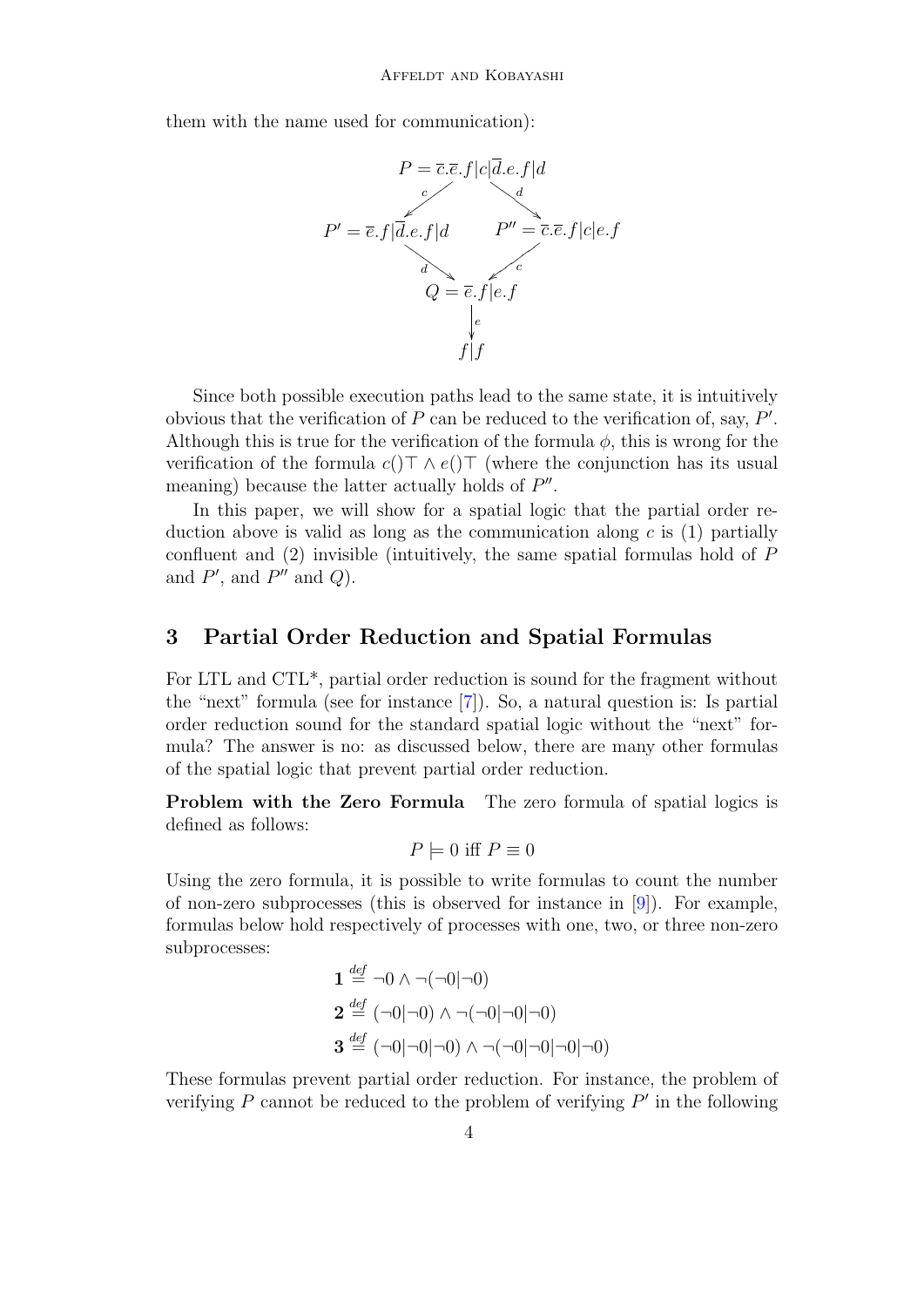example because it would let us conclude that 3 must be eventually true:



Problem with the Input/Output Formulas There are several alternative definitions for input/output formulas (see [\[2,](#page-11-4)[3\]](#page-11-0), or [\[6\]](#page-12-0) where the formula for ambient locations can be compared with the output formula). For instance:

$$
P \models c(\phi)
$$
 iff  $P \equiv c(x).Q$  and for all  $v, Q\{v/x\} \models \phi$   
 $P \models \overline{c}\langle v \rangle \phi$  iff  $P \equiv \overline{c}\langle v \rangle.Q$  and  $Q \models \phi$ 

These definitions are problematic because they can be used to implicitly test for the absence of actions. For example, they prevent partial order reduction for the following verification  $(T$  is a formula true of any process):



Problem with the Temporal Modality To compensate for the loss of expressiveness due to the removal of the "next" temporal modality, we can replace it by its weak version (also defined in  $[9]$ ):

 $P \models \Diamond \phi$  iff there exists P' such that  $P \rightarrow^* P'$  and  $P' \models \phi$ 

There is still a problem: mixed use of this temporal modality and the composition formula of spatial logics. For example, partial order reduction is not sound for the following process:

$$
d. ((c.\overline{e}|\overline{c}) | (c.\overline{e}|\overline{c})) |\overline{d} \not\models \Diamond \overline{e} \langle \rangle \top | \Diamond \overline{e} \langle \rangle \top
$$

$$
\downarrow_d
$$

$$
(c.\overline{e}|\overline{c}) | (c.\overline{e}|\overline{c}) \models \Diamond \overline{e} \langle \rangle \top | \Diamond \overline{e} \langle \rangle \top
$$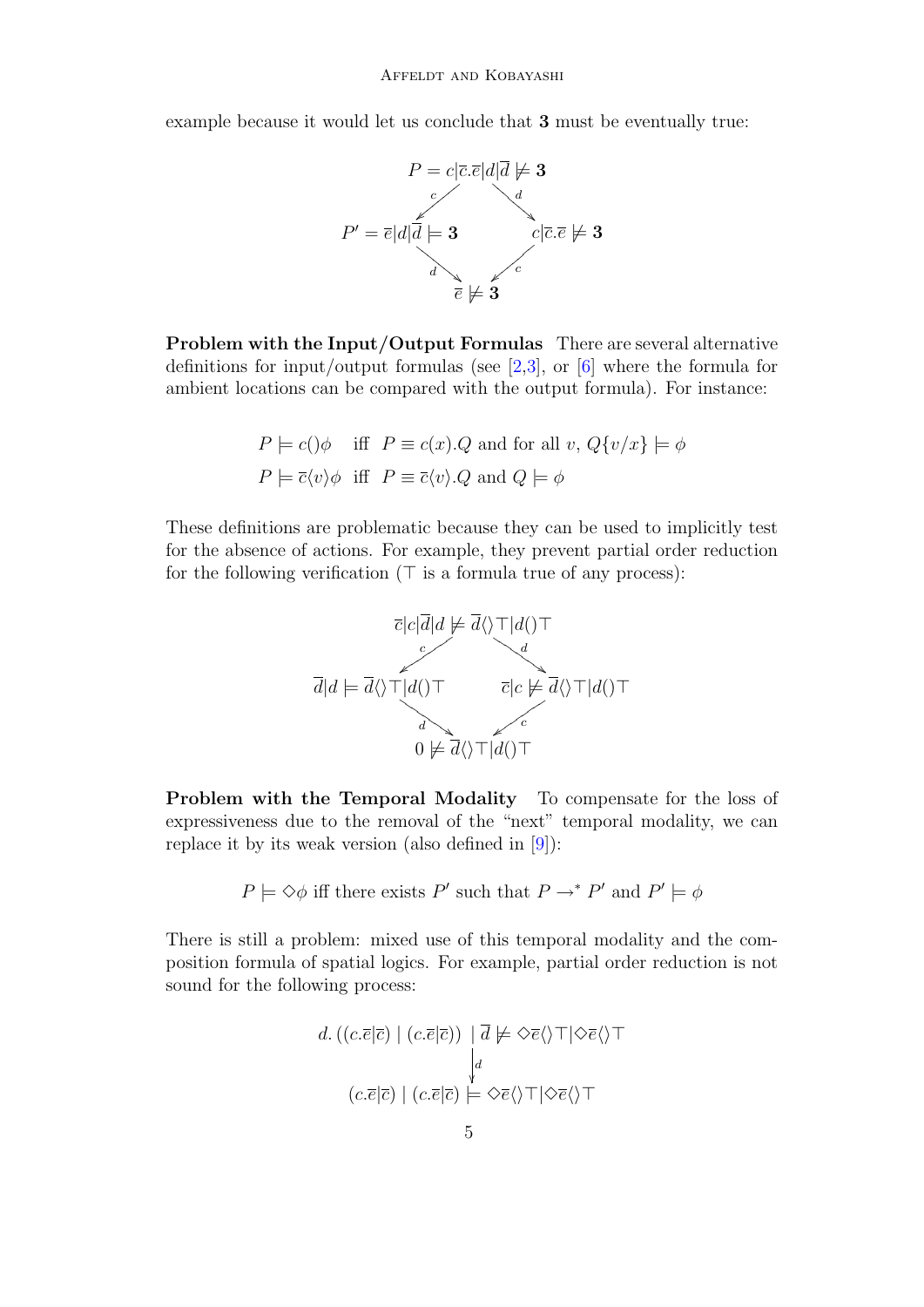### <span id="page-5-0"></span>4 The TSL Logic and Partial Order Reduction

As we have seen in the previous section, partial order reduction is not sound for the full spatial logic. In this section, we first introduce a restricted fragment (which we call the TSL logic) of the spatial logic, for which partial order reduction will be shown to hold.

We first introduce the *TSL* logic. We then formally define partial confluence and invisible communications. We finally state our main theorem, namely that partially confluent invisible communications enable partial order reduction.

### <span id="page-5-1"></span>4.1 The TSL Logic

The TSL logic is a spatial logic, restricted in such a way that it enables partial order reduction. Its definition takes into account the issues discussed in the previous section: there is no zero formula, the semantics of input/output formulas is defined appropriately, the usual temporal modality is replaced with its weak version (noted EF instead of  $\Diamond$ ), arbitrary mixing of spatial and temporal formulas is prevented by distinguishing state and temporal formulas.

The TSL logic consists of state formulas and temporal formulas:

Definition 4.1 The set of *state formulas* (noted *SL*) is given by the following grammar:

$$
\phi ::= \underbrace{\top | \neg \phi | \phi_1 \vee \phi_2}_{\text{propositional formulas}} | \underbrace{c() \phi | \overline{c} \langle \rangle \phi | (\phi_1 | \phi_2)}_{\text{spatial formulas}}
$$

Its semantics is defined as follows  $(\nu y_{1,\dots,n})$  is an abbreviation for  $\nu y_1 \dots \nu y_n$ ):

 $P \models \top$  always true

$$
P \models \neg \phi
$$
 iff not  $P \models \phi$ 

 $P \models \phi_1 \vee \phi_2$  iff  $P \models \phi_1$  or  $P \models \phi_2$ 

 $P \models c(\phi)$  iff there exist  $T, R, y_1, \ldots, y_n$  such that  $P \equiv \nu y_1, \ldots, \nu_n$ .  $(c(x).T|R)$ with  $c \notin y_1, \ldots, y_n$  and for all v such that  $v \notin y_1, \ldots, y_n$ ,  $\nu y_{1,\dots,n}$ . $(T{v/x}|R) \models \phi$ 

- $P \models \overline{c} \langle \rangle \phi$  iff there exist  $U, R, y_1, \ldots, y_n, v$  such that  $P \equiv \nu y_1, \ldots, n.(\overline{c}\langle v \rangle, U|R)$ with  $c \notin y_1, \ldots, y_n$  and  $\nu y_{1,\ldots,n}$ . $(U|R) \models \phi$
- $P \models \phi_1 | \phi_2$  iff there exist  $R_1, R_2, y_1, \ldots, y_n$  such that  $P \equiv \nu y_{1,\ldots,n}$ .  $(R_1 | R_2)$ with  $\nu y_{1,\dots,n}.R_1 \models \phi_1$  and  $\nu y_{1,\dots,n}.R_2 \models \phi_2$

Lemma 4.2 (Structural congruence preserves state-formulas validity) Let P and Q be two processes such that  $P \equiv Q$ . Then, for any state formula  $\phi$ , we have  $P \models \phi \Leftrightarrow Q \models \phi$ .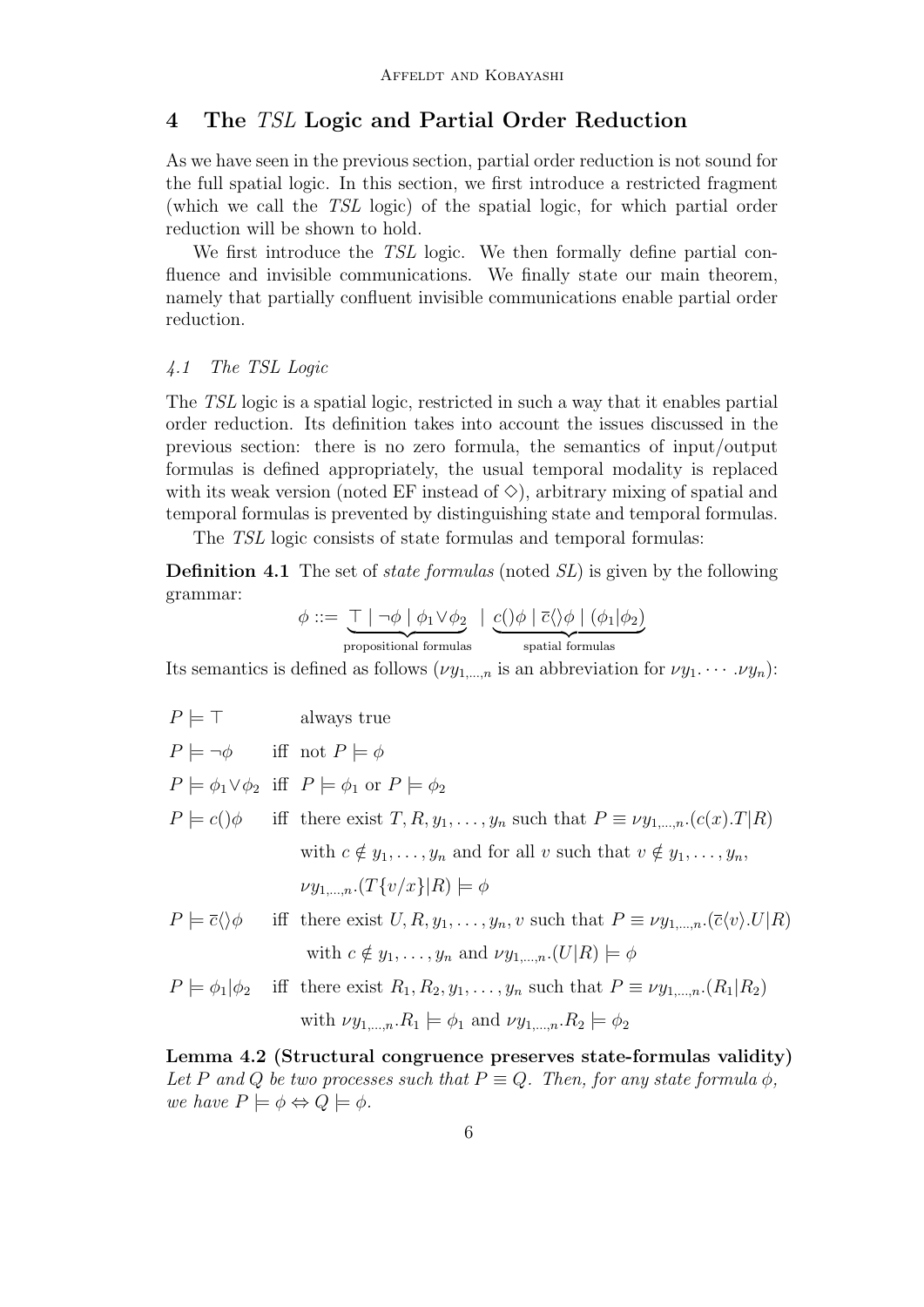**Definition 4.3** Let S be a set of state formulas (ranged over by  $\phi$ ) whose satisfaction relation is noted  $\models$ . The set of *temporal formulas* for S (noted  $T(S)$ ) is given by the following grammar:

$$
f ::= \phi \mid \neg^t f \mid f_1 \vee^t f_2 \mid \text{EF } f \mid \text{AF } f
$$

Its semantics is defined as follows. A path is a possibly infinite sequence of processes such that each process is obtained by a communication from the previous one. A path if full either if it is infinite, or if it is finite and the last process cannot be reduced. We write  $p_i$  for the *i*<sup>th</sup> process of a path  $p$ .

$$
P \models^t \phi \quad \text{iff} \quad P \models \phi
$$
  
\n
$$
P \models^t \neg^t f \quad \text{iff} \quad \text{not} \quad P \models^t f
$$
  
\n
$$
P \models^t f_1 \lor^t f_2 \quad \text{iff} \quad P \models^t f_1 \text{ or } P \models^t f_2
$$
  
\n
$$
P \models^t \text{EF } f \quad \text{iff} \quad \text{there exists a path } p \text{ such that } p_1 = P \text{ and } p_k \models^t f \text{ for some } k
$$
  
\n
$$
P \models^t \text{AF } f \quad \text{iff} \quad \text{for any full path } p \text{ such that } p_1 = P, p_k \models^t f \text{ for some } k
$$

**Definition 4.4** The TSL logic is the logic defined by  $T(SL)$ .

#### 4.2 Partial Confluence and Invisible Communications

In the following, we decorate  $\pi$ -calculus reductions with labels. A labeled reduction is written  $P \stackrel{l,S}{\longrightarrow} Q$  where l is a name or a special label  $\epsilon$  and S is a set of names. Informally,  $l$  is the name used for communication or the special label  $\epsilon$  for internal communication, and names in S are the names that are revealed by the communication (labels are ranged over by  $\alpha, \beta$ , see Appendix [A](#page-13-0) for a formal definition). For instance:

$$
c|\overline{c}.(d.\overline{e}\langle v\rangle|\overline{c}) \xrightarrow{c,\{c,d\}} d.\overline{e}\langle v\rangle|\overline{c}
$$

We first formally define partial confluence.

Definition 4.5 The set of partially confluent communications is the largest set S such that for any  $(P, \alpha, Q) \in S$  we have:

(i) 
$$
P \xrightarrow{\alpha} Q
$$
, and

- (ii) if  $P \to P'$ , then either:
	- (a)  $Q \equiv P'$ , or
	- (b) there exists  $Q'$  such that  $Q \to Q'$  and  $(P', \alpha, Q') \in S$ .

For example, the communication along c in the process  $P = \overline{c}|c|\overline{d}\cdot\overline{e}|\overline{d}\cdot\overline{f}|d$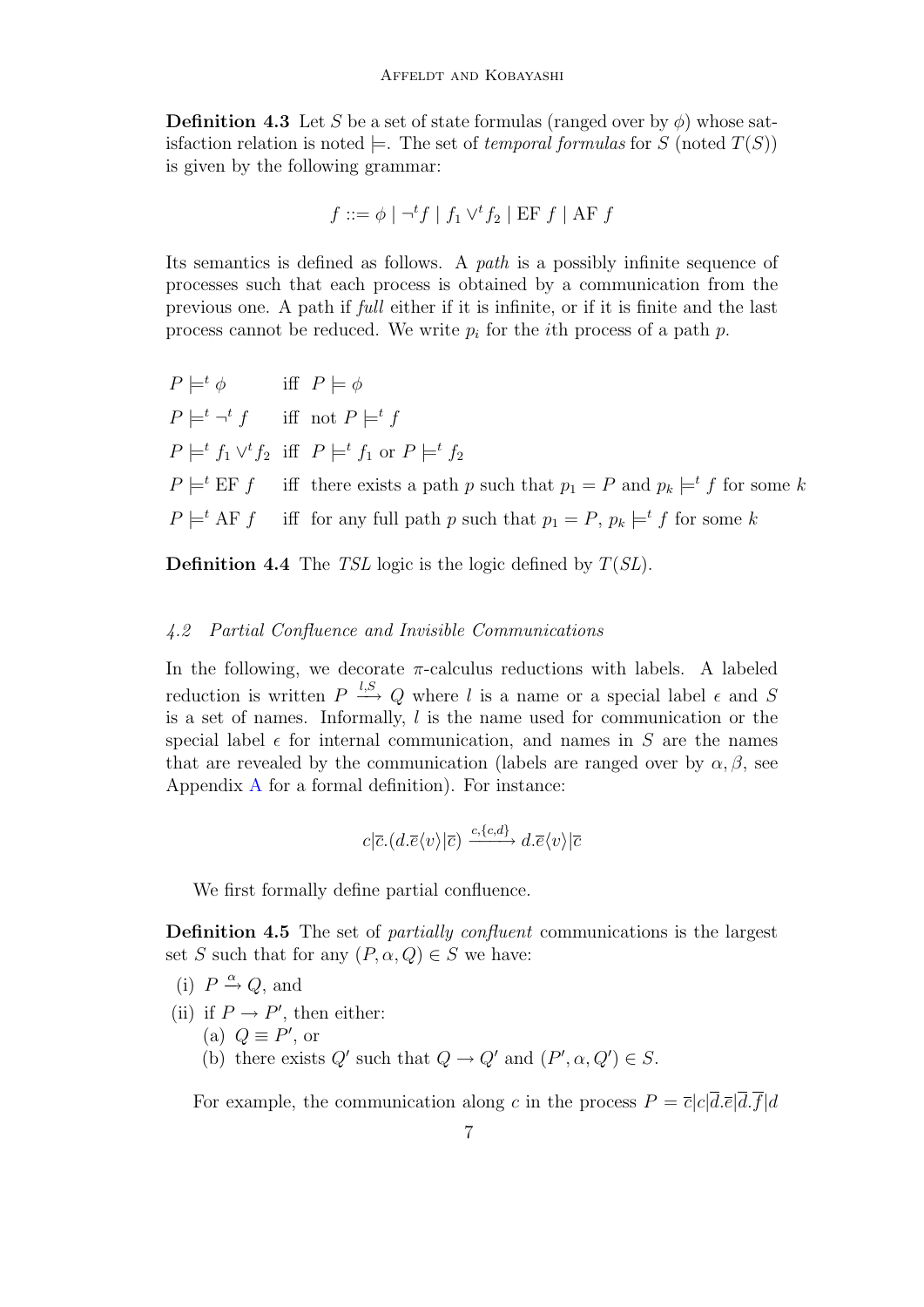is partially confluent because we have the state-space below:



The property of partial confluence is for instance enjoyed by linearized names [\[12\]](#page-12-6) and  $\omega$ -receptive names [\[15\]](#page-12-7).

We now define the notion of invisible communication. For any formula  $f$ , let  $fn(f)$  be the set of names in f.

**Definition 4.6** For any state formula  $\phi$ , the communication  $P \stackrel{c, S}{\longrightarrow} P'$  is *invisible* with respect to  $\phi$  if  $({c} \cup S) \cap fn(\phi) = \emptyset$ .

For instance, the communication  $c|\bar{c}$ . $(d\bar{c}\langle v\rangle|\bar{c}) \xrightarrow{c,\{c,d\}} d\bar{c}\langle v\rangle|\bar{c}$  is invisible with respect to the formula  $\overline{e}$  $\langle \rangle \top$  because  $fn(\overline{e}\langle \rangle \top) = \{e\}$  and  $\{c, d\} \cap \{e\} = \emptyset$ .

We conclude this section with an important lemma stating when invisible communications cannot be observed by the state formulas. Note that this lemma holds thanks to the restrictions on the state formulas; as discussed in Sect. [3,](#page-3-0) it is not true for spatial logics in general.

<span id="page-7-1"></span>Lemma 4.7 (Invisible Communications cannot be Observed) Let  $\phi$  be a state formula. If  $P \stackrel{c,S}{\longrightarrow} P'$  is invisible with respect to  $\phi$ , then we have  $P \models \phi \Leftrightarrow P' \models \phi.$ 

**Proof.** See Appendix [B.](#page-14-0)

$$
\Box
$$

#### 4.3 Main Theorem

We finally state our main theorem, namely that partially confluent invisible communications enable partial order reduction:

<span id="page-7-0"></span>Theorem 4.8 (Partial Order Reduction) Let the communication  $P \stackrel{\alpha}{\rightarrow} Q$ be partially confluent and invisible with respect to a set S of state formulas. Then, for any temporal formula  $f \in T(S)$ , we have  $Q \models^t f \Leftrightarrow P \models^t f$ .

Proof. Obtained directly as a corollary of Lemma [5.3](#page-9-1) by using Lemma [5.2.](#page-9-2) See next section.

We show how to use this theorem on an example. Let us consider the following process:

$$
P = \overline{c}|c|\overline{d}.\overline{e}.\overline{f}|d.e
$$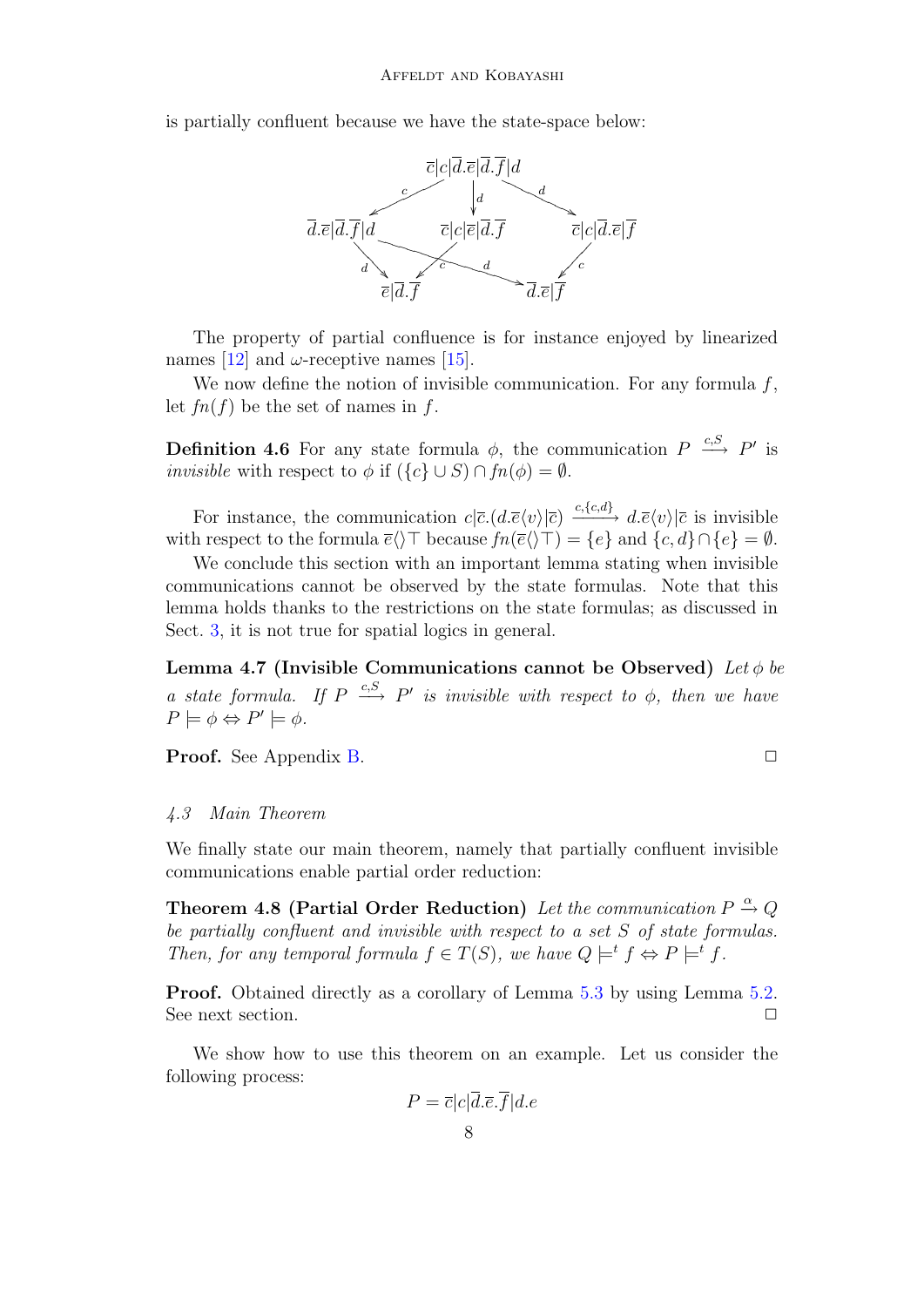Let us assume that we want to verify that  $P$  must eventually perform some output along the name f. Put formally, we want to verify whether  $P \models^t \text{AF } \overline{f} \langle \rangle \top$ holds.

Since the communication along name  $c$  is partially confluent and invisible with respect to the formula  $\overline{f}(\nabla)\top$ , by the theorem above, this verification is equivalent to the verification of  $P' \models^t \Lambda F \overline{f} \langle \rangle \top$  with:

$$
P' = \overline{d}.\overline{e}.\overline{f}|d.e
$$

The latter verification is simpler because  $P'$  is deterministic. This simplification is better appreciated by examining the state-space of  $P$ :



We observe that the theorem allows us to restrict verification to the path  $P, P', \ldots$ 

### <span id="page-8-0"></span>5 Proof of the Main Theorem

We first introduce the notion of  $S$ -preserving bisimulation, where  $S$  is a set of state formulas (as defined in Sect. [4.1\)](#page-5-1). We then show that if  $P \stackrel{\alpha}{\rightarrow} Q$  is partially confluent and invisible with respect to the formulas in S, then P and Q are S-preserving bisimilar (Lemma [5.2\)](#page-9-2). Finally, we show that S-preserving bisimilar processes satisfy the same temporal formulas in  $T(S)$  (as defined in Sect. [4.1\)](#page-5-1) (Lemma [5.3\)](#page-9-1). The main theorem (Theorem [4.8\)](#page-7-0) is an immediate corollary of those lemmas.

**Definition 5.1** Let S be a set of state formulas. A binary relation R on processes is an S-preserving bisimulation if whenever  $(P,Q) \in R$ :

- (i) if  $P \to P'$ , then there exist  $Q_1, ..., Q_n$   $(n \ge 1)$  and  $i$   $(1 \le i \le n)$  such that  $Q = Q_1 \to \ldots \to Q_n$  and  $(P, Q_1), \ldots, (P, Q_{i-1}), (P', Q_i), \ldots, (P', Q_n) \in$ R,
- (ii) if  $Q \to Q'$ , then there exist  $P_1, \ldots, P_n$   $(n \geq 1)$  and  $i$   $(1 \leq i \leq n)$  such that  $P = P_1 \to \dots \to P_n$  and  $(P_1, Q), \dots, (P_{i-1}, Q), (P_i, Q'), \dots, (P_n, Q') \in R$ , and
- (iii) for any state formula  $\phi \in S$ ,  $P \models \phi$  if and only if  $Q \models \phi$ .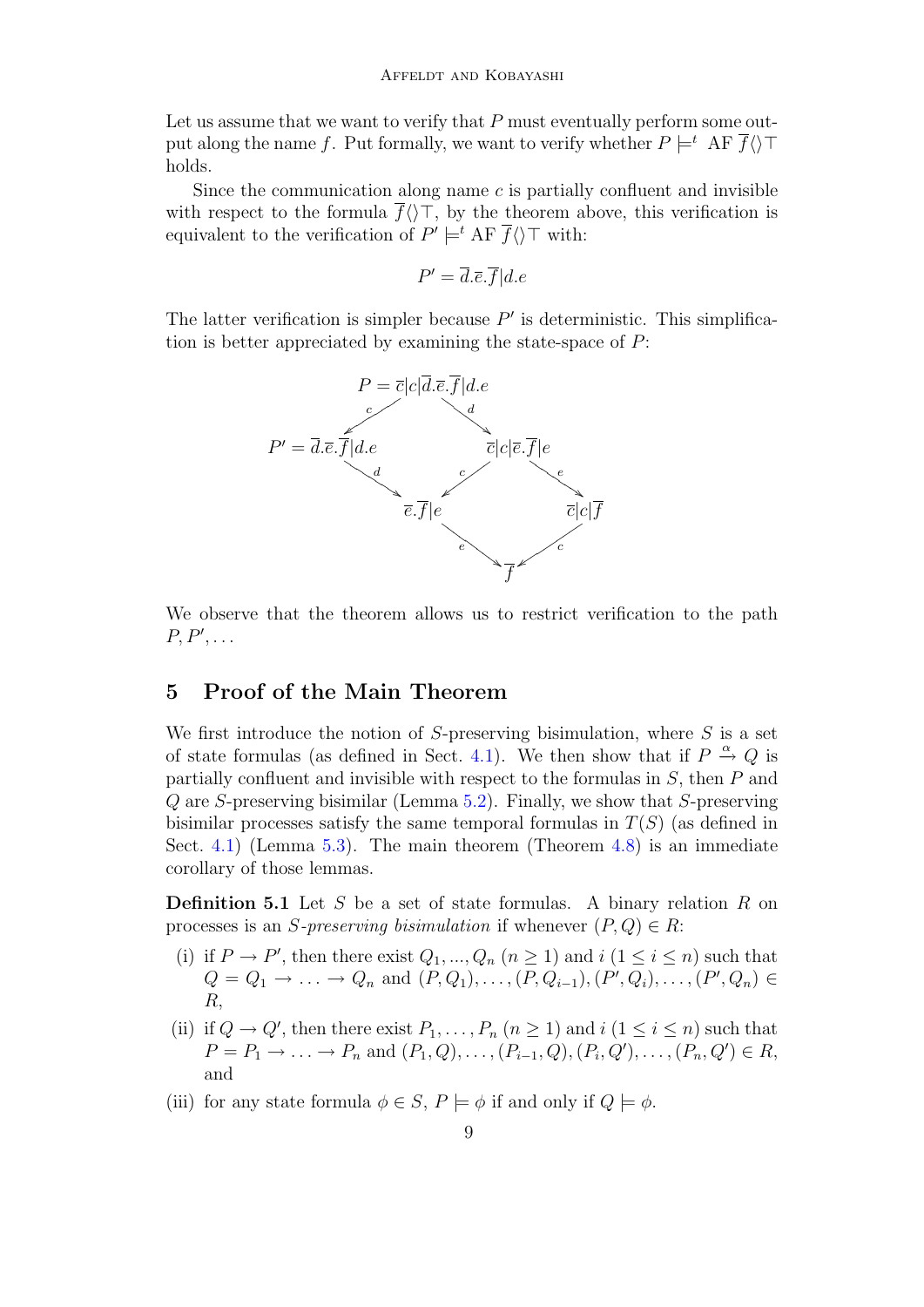P and Q are S-bisimilar, written  $P \approx_S Q$ , if  $(P,Q) \in R$  for some Spreserving bisimulation R.

<span id="page-9-2"></span>**Lemma 5.2** If  $P \stackrel{\alpha}{\rightarrow} Q$  is an invisible communication with respect to a set S of state formulas and if it is a partially confluent communication, then  $P \approx_{S} Q$ .

**Proof.** Consider the relation  $R \stackrel{\text{def}}{=} \cup \{(P,Q) | P \stackrel{\alpha}{\to} Q\}$ . We show that R is an S-preserving bisimulation. Consider  $(P,Q) \in \{(P,Q) | P \stackrel{\alpha}{\rightarrow} Q\}.$ 

- Suppose that  $P \to P'$ . Since  $P \stackrel{\alpha}{\to} Q$  is partially confluent, then either (1)  $P' \equiv Q$ , in which case we can take  $Q_2 = Q$ , and  $(P, Q), (P', Q_2) \in R$ , or  $(2)$ there exists Q' such that  $Q \to Q'$  and  $P' \stackrel{\alpha}{\to} Q'$ , in which case we can take  $Q_2 = Q'$ , and  $(P, Q)$ ,  $(P', Q_2) \in R$ .
- Suppose that  $Q \to Q'$ . We have  $P \stackrel{\alpha}{\to} Q \to Q'$ . Therefore we can take  $P_2 = Q$  and  $P_3 = Q'$ , and  $(P, Q), (P_2, Q), (P_3, Q') \in R$ .
- Let  $\phi$  be a state formula in S. Since  $P \stackrel{\alpha}{\rightarrow} Q$  is an invisible communication with respect to the set  $S$  of state formulas, by Lemma [4.7,](#page-7-1) we know that  $P \models \phi$  if and only if  $Q \models \phi$ .

Thus,  $P \approx_S Q$ .

<span id="page-9-1"></span>**Lemma 5.3** If  $P \approx_S Q$ , then, for any temporal formula  $f \in T(S)$ , we have  $P \models^t f \Leftrightarrow Q \models^t f.$ 

**Proof.** By induction on  $f$ :

- Case  $f = \phi$  where  $\phi \in S$ ,  $f = \neg^t f'$ ,  $f = f_1 \vee^t f_2$  are immediate.
- Case  $f = EF f'$ .

Case  $\Rightarrow$ . (The case  $\Leftarrow$  is similar.) By assumption, there exists a path p such that  $p_1 = P$  and there exists k such that  $p_k \models^t f'$ . Since  $P \approx_S Q$ , there exists a path q such that  $q_1 = Q$  and an index j such that  $p_k \approx_S q_j$ . By the inductive hypothesis,  $q_j \models^t f'$ , which implies  $Q \models^t \text{EF } f'$ .

• Case  $f = AF f'$ .

Case  $\Rightarrow$ . (The case  $\Leftarrow$  is similar.) Let q be a full path such that  $q_1 = Q$ . Since  $P \approx_S Q$ , there exists a full path p such that  $p_1 = P$  and such that for any *i*, there exists  $j_i$  such that  $p_i \approx_S q_{j_i}$ . Since  $P \models^t AF f'$ , there exists k such that  $p_k \models^t f'$ . By the induction hypothesis,  $q_{j_k} \models^t f'$ . Thus, we have  $Q \models^t \text{AF } f'.$ 

 $\Box$ 

### <span id="page-9-0"></span>6 Extensions

In this section, we discuss potential extensions to the TSL logic.

We can alleviate the restriction that prevents mixing of temporal and spatial formulas in TSL. As discussed in Sect. [3,](#page-3-0) we forbid arbitrary mixing of temporal and spatial formulas because it makes it difficult to define a satisfactory definition of invisibility. In the light of our development, it appears that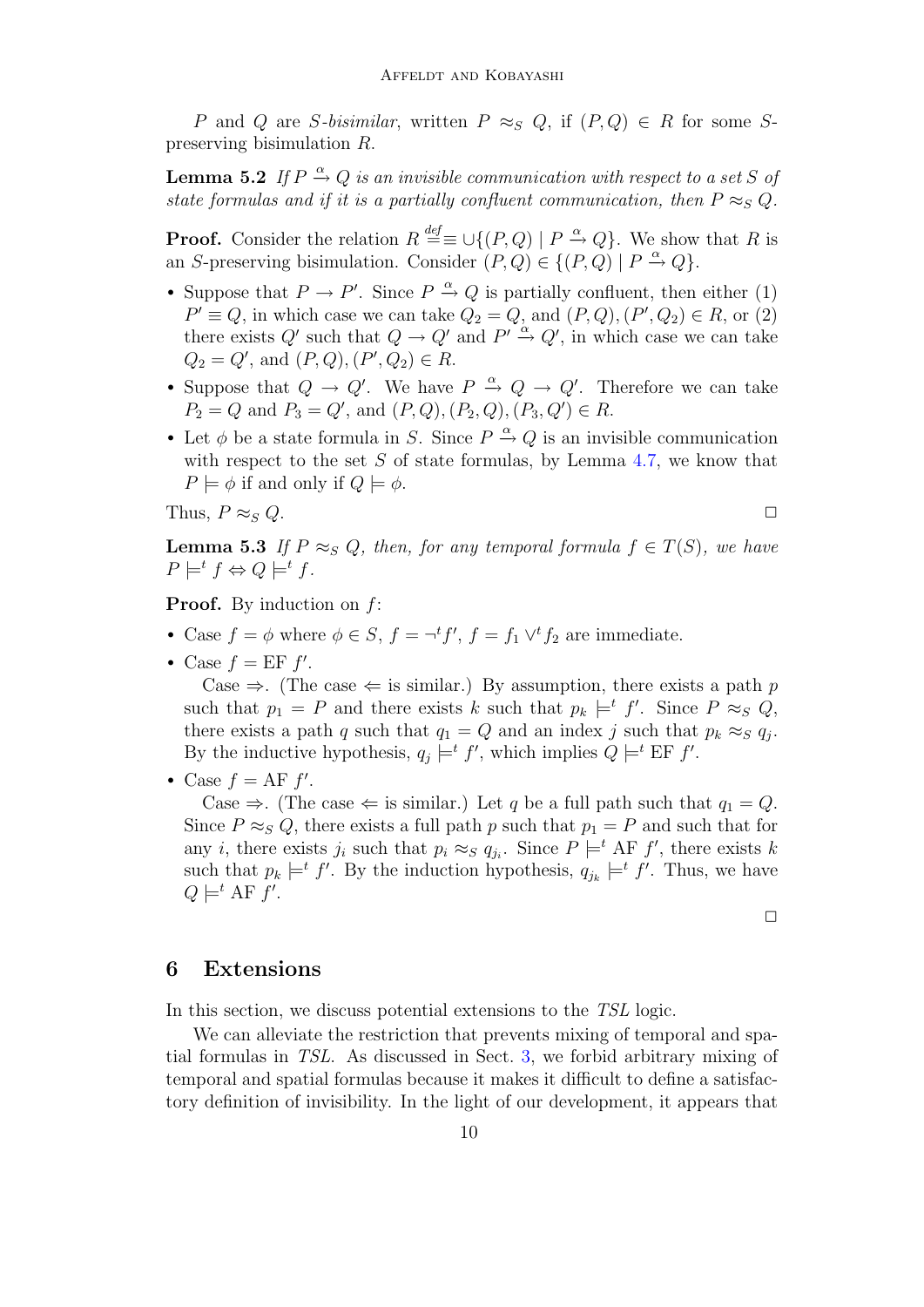we can allow a restricted form of mixing where temporal formulas can appear in composition formulas as long as they are guarded by temporal modalities and do not contain negation symbols, thus extending the set of temporal formulas as follows:

 $f ::= \dots | EF(f_1|f_2)$  where  $f_1, f_2$  do not contain negation symbols

We conjecture that our approach can be applied to TSL extended with fairness conditions. This extension amounts to restrict path quantifiers to fair paths in the semantics of temporal formulas. A path is fair if there is no communication that is infinitely often enabled but never performed (this corresponds to the definition of strong fairness). For instance, we can add the following formula to TSL:

> $P \models^t \text{AF}_{fair} f$  iff for any fair full path p such that  $p_1 = P$ , there exists k such that  $p_k \models^t f$

However, this extension requires refinement of the definition of label and of the definition of partial confluence. These refinements call for special care in the definition of the operational semantics of the  $\pi$ -calculus (similar to the development in [\[11\]](#page-12-8)).

It is trivial to extend TSL with the adjunct of the composition formula defined as follows:

 $P \models \phi_1 \triangleright \phi_2$  iff for any  $Q$  such that  $Q \models \phi_1, P | Q \models \phi_2$  holds

(where  $\phi_0$  and  $\phi_1$  are state formulas) but not useful. If temporal formulas are allowed to be used with the adjunct of composition, then the extension of TSL would require a change of the above definition. For illustration, consider the process  $P = c.d.\overline{e}|\overline{c}.d.$  Provided we allow temporal formulas to be used with the adjunct, we have  $P \models \top \triangleright AF \overline{e} \langle \rangle \top$ . Even though the communication along c is partially confluent, this is no longer true if we compose  $P$  with, say,  $\overline{c}$ .

# 7 Conclusion

In this paper, we introduced an approach to partial order reduction for verification of spatial properties of  $\pi$ -calculus processes. First, we discussed some spatial formulas that prevent partial order reduction. Second, we defined the TSL logic, which is a restricted spatial logic, and a notion of invisible communication for the  $\pi$ -calculus. Then, we showed that partially confluent invisible communications enables partial order reduction in TSL. Finally, we discussed potential extensions to our approach.

Related Work Our work is directly related to partial order reduction techniques for model checking. Partial order reduction techniques have been de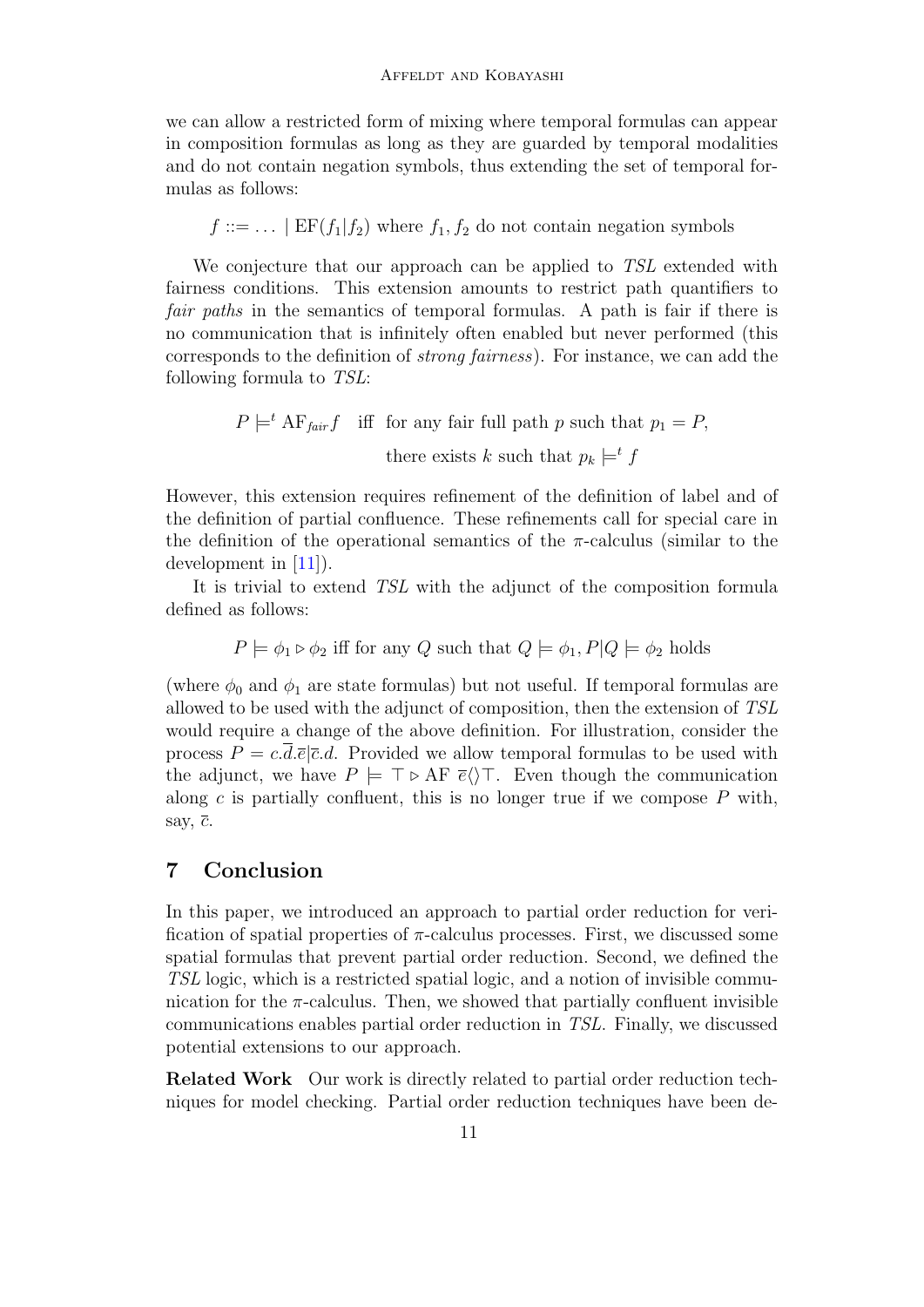fined for several temporal logics (LTL-X  $[7]$ , CTL<sup>\*</sup>-X  $[8]$ , the weak modal mu-calculus [\[14\]](#page-12-10)). The main originality of our work lies in the application to spatial formulas (that requires adequate restrictions) and the application to the  $\pi$ -calculus (that requires an appropriate definition of invisibility).

The problem of finding partially confluent communications has been addressed several times in the literature on the  $\pi$ -calculus (linear types and linearized types  $[12]$ , linear receptiveness and  $\omega$ -receptiveness  $[15]$ ). Our work can be seen as an application of this work.

Future Work We plan to extend our work to enable mixing of temporal formulas with the adjunct of the composition formula. We also plan to investigate extension to other spatial formulas, in particular the revelation formula and quantifiers.

We plan to formalize the results of the present paper in Coq for the sake of completeness of the library in [\[1\]](#page-11-3).

#### Acknowledgments

This work is partially supported by a research project funded by Japanese Ministry of Education and Science's research program "e-Society."

### References

- <span id="page-11-3"></span>[1] Reynald Affeldt and Naoki Kobayashi. A Coq library for verification of concurrent programs. In 4th International Workshop on Logical Frameworks and Meta-Languages (LFM 2004), Cork, Ireland, July 4, 2004, pages 66–83. Informal proceedings available at [http://www.cs.yale.edu/˜carsten/lfm04.](http://www.cs.yale.edu/~carsten/lfm04)
- <span id="page-11-4"></span>[2] Luís Caires. Behavioral and spatial observations in a logic for the pi-calculus. In 7th International Conference on Foundations of Software Science and Computation Structures (FOSSACS 2004), Barcelona, Spain, March 29–April 2, 2004, volume 2987 of Lecture Notes in Computer Science. Springer, Mar. 2004.
- <span id="page-11-0"></span>[3] Luís Caires and Luca Cardelli. A spatial logic for concurrency (part I). In Naoki Kobayashi and Benjamin C. Pierce, editors, Theoretical Aspects of Computer Software (TACS 2001), Sendai, Japan, number 2215 in Lecture Notes in Computer Science, pages 1–37. Springer, Oct. 2001.
- <span id="page-11-1"></span>[4] Luís Caires and Luca Cardelli. A spatial logic for concurrency (part II). In Lubos Brim, Petr Jancar, Mojmir Kretinsky, and Antonin Kucera, editors, 13th International Conference on Concurrency Theory (CONCUR 2002), Brno, Czech Republic, number 2421 in Lecture Notes in Computer Science, pages 209– 225. Springer, Aug. 2002.
- <span id="page-11-2"></span>[5] Luca Cardelli and Andrew D. Gordon. Anytime, anywhere: modal logics for mobile ambients. In 27th ACM SIGPLAN-SIGACT symposium on principles of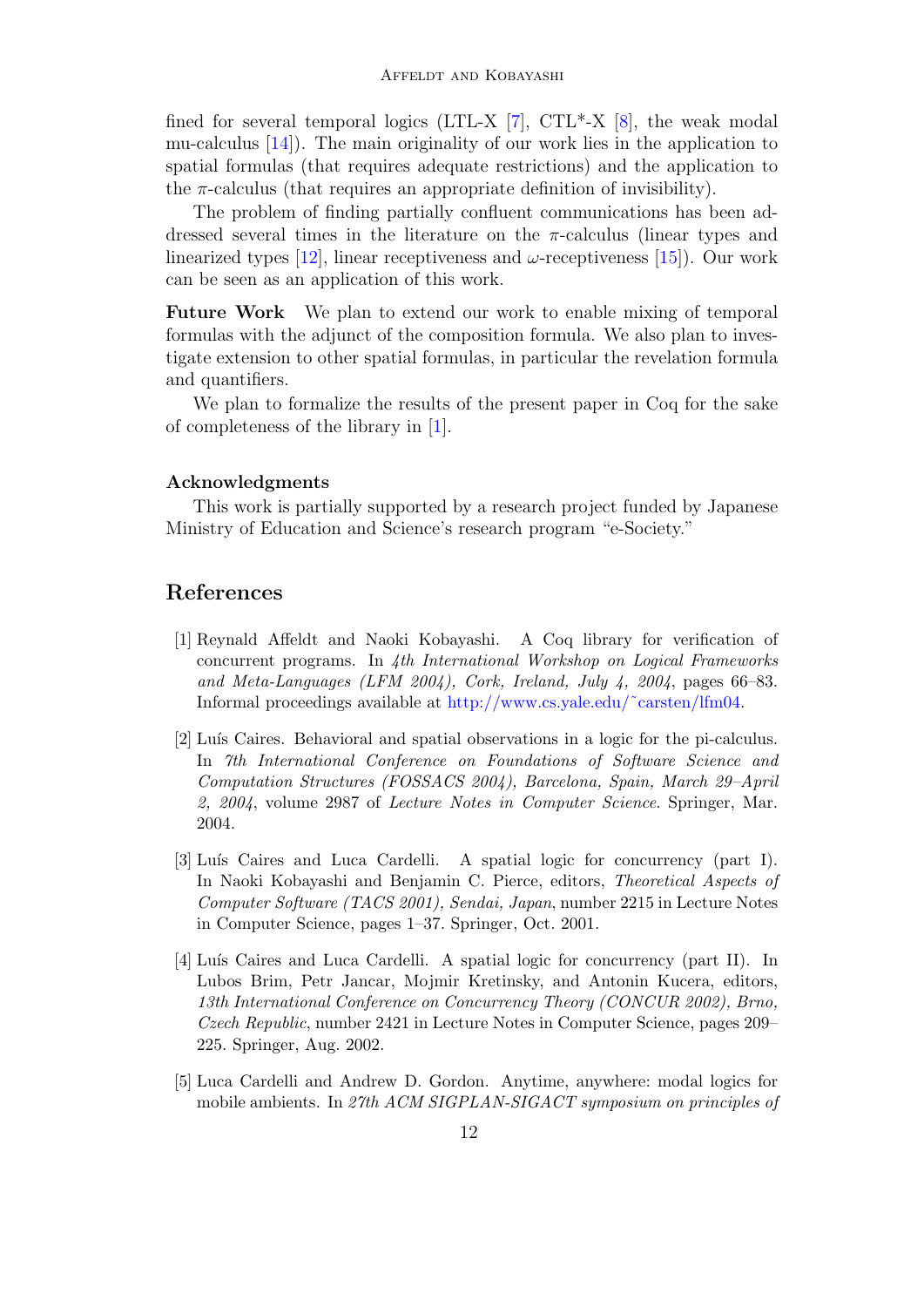programming languages (POPL 2000), Boston, Massachusetts, USA, January 19–21, 2000, pages 365–377. ACM Press, 2000.

- <span id="page-12-0"></span>[6] Luca Cardelli and Andrew D. Gordon. Logical properties of name restriction. In 5th International Conference on Typed Lambda Calculi and Applications (TLCA 2001), Krakow, Poland, May 2–5, 2001, volume 2044 of Lecture Notes in Computer Science, pages 46–60. Springer, May 2001.
- <span id="page-12-4"></span>[7] Edmund M. Clarke, Orna Grumberg, and Doron A. Peled. Model Checking. MIT Press, 2000.
- <span id="page-12-9"></span>[8] Rob Gerth, Ruurd Kuiper, Doron Peled, and Wojciech Penczek. A partial order approach to branching time logic model checking. Information and Computation, 150(2):132–152, 1999.
- <span id="page-12-5"></span>[9] Daniel Hirschkoff, Etienne Lozes, and Davide Sangiorgi. Minimality results for ´ the spatial logics. In 23rd Conference on Foundations of Software Technology and Theoretical Computer Science (FSTTCS 2003), Mumbai, India, volume 2914 of Lecture Notes in Computer Science, pages 252–264. Springer, Dec. 2003.
- <span id="page-12-2"></span>[10] Gerard J. Holzmann. The SPIN Model Checker, Primer and Reference Manual. Addison Wesley Professional, 2004.
- <span id="page-12-8"></span>[11] Naoki Kobayashi. A type system for lock-free processes. Information and Computation, 177(2):122–159, Sep. 2002.
- <span id="page-12-6"></span>[12] Naoki Kobayashi, Benjamin C. Pierce, and David N. Turner. Linearity and the Pi-Calculus. In 23rd ACM SIGPLAN-SIGACT Symposium on Principles of Programming Languages (POPL 1996), St. Petersburg Beach, Florida, January 21–24, 1996, pages 358–371. ACM Press, 1996.
- <span id="page-12-3"></span>[13] Robin Milner, Joachim Parrow, and David Walker. A calculus of mobile processes, parts I and II. Information and Computation, 100(1):1–77, Sep. 1992.
- <span id="page-12-10"></span>[14] Y. S. Ramakrishna and Scott A. Smolka. Partial-order reduction in the weak modal mu-calculus. In 8th International Conference on Concurrency Theory (CONCUR 1997), Warsaw, Poland, volume 1243 of Lecture Notes in Computer Science, pages 5–24. Springer, Jul. 1997.
- <span id="page-12-7"></span>[15] Davide Sangiorgi. The name discipline of uniform receptiveness (extended abstract). In Pierpaolo Degano, Roberto Gorrieri, and Alberto Marchetti-Spaccamela, editors, 24th International Colloquium on Automata, Languages and Programming (ICALP 1997), Bologna, Italy, July 7-11, 1997, volume 1256 of Lecture Notes in Computer Science, pages 303–313. Springer, Jul. 1997.
- <span id="page-12-1"></span>[16] Hugo Vieira and Luís Caires. Spatial logic model checker user's guide (version 0.9). Technical report, Departamento de Informática, FCT/UNL, Dec. 2003. Revised March 2004.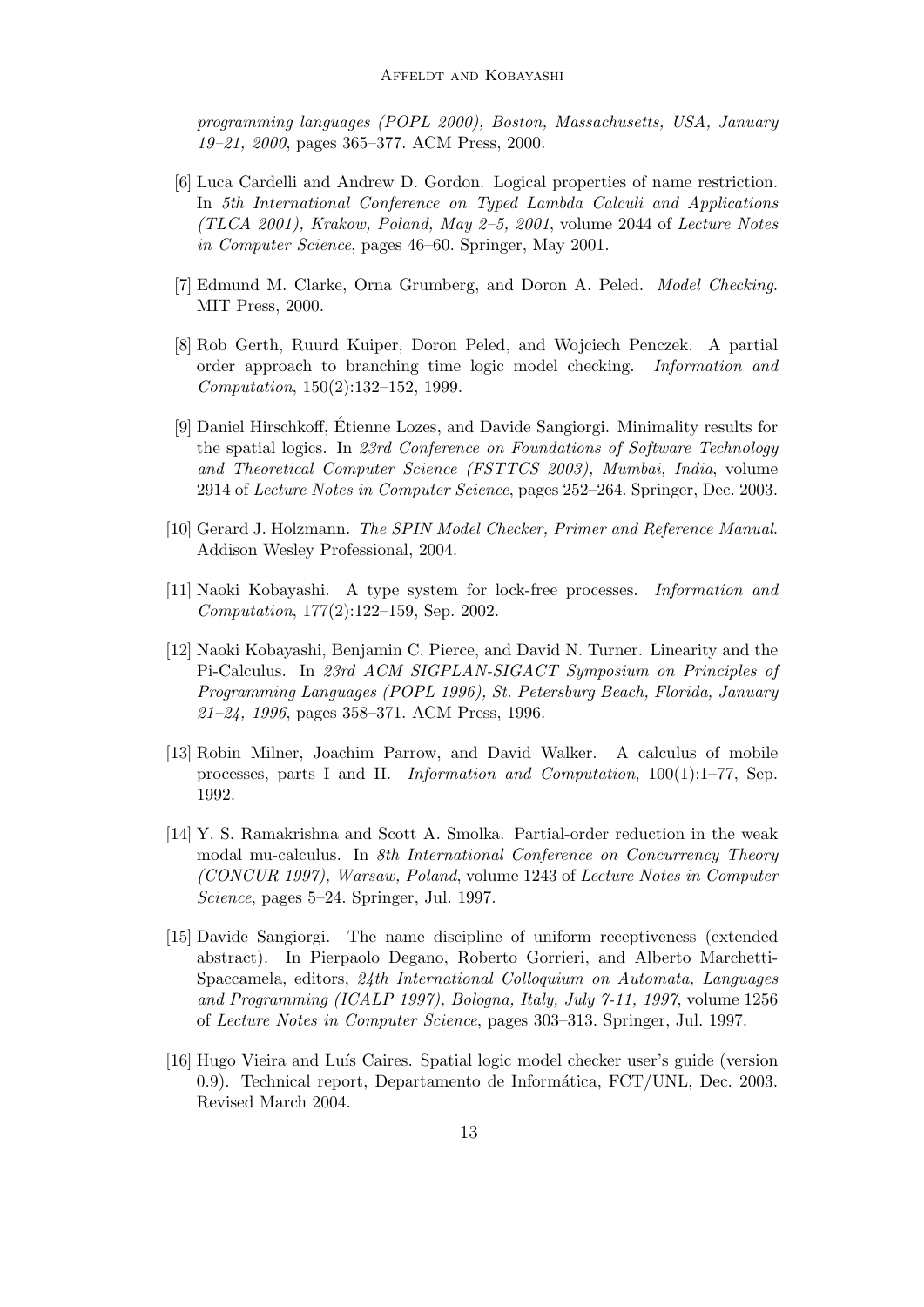### <span id="page-13-0"></span>A Syntax and Semantics for the  $\pi$ -calculus

**Syntax** The  $\pi$ -calculus consists of two syntactic entities: names and processes. Processes use names to interact and can pass names to one another during interactions. In this paper, names are ranged over by  $\frac{4}{x}$  $\frac{4}{x}$  $\frac{4}{x}$ , y, c, d, e, f, v and processes are ranged over by  $P, Q, R, T, U$ . The syntax of processes is given by the following grammar:

$$
P ::= \overline{c} \langle v \rangle.P \mid c(x).P \mid P|Q \mid \langle c(x).P \mid \nu x.P \mid 0
$$

The output process  $\bar{c}(v)$ . P can send the name v along the name c and then behave as P. The input process  $c(x)$ . P can receive some name, say v, along c, and then behave as  $P\{v/x\}$ , that represents the process P in which all the free occurrences of the name x have been replaced with the name  $v$ . Parallel composition  $P|Q$  makes it possible for processes to interact. The replicated input  $lc(x)$ . P behaves as infinitely many input processes in parallel. The restriction  $\nu x.P$  indicates that the scope of the name x is restricted to P. The process 0 represents termination.

We define  $fn(P)$  to be the set of free names in the process P. The prefix  $\nu x_1 \cdots \nu x_n$  is abbreviated  $\nu x_1 \cdots n$ . The process  $c_1(x) \cdot P_1 | c_2(x) \cdot P_2 | \cdots$  is abbreviated  $\Pi_i c_i(x) \cdot P_i$ , and similarly for outputs and replicated inputs. When the name v in  $\bar{c}(v)$ . P (resp. the name x in  $c(x)$ . P) is not relevant, we write instead  $\bar{c}$ . P (resp. c. P). We omit trailing zeros; for instance, we write  $\bar{c}$  instead of  $\bar{c}.0$ .

Structural Congruence Structural congruence relates pairs of processes that only differ by spatial rearrangements. It facilitates the definition of the operational semantics of the  $\pi$ -calculus and is at the basis of the definition of spatial formulas. Two processes  $P$  and  $Q$  are structurally congruent when  $P \equiv Q$  can be inferred from the following rules:

| $P \equiv P 0$                                            | zero    | $P \equiv P$                                                | refl |
|-----------------------------------------------------------|---------|-------------------------------------------------------------|------|
| $P Q \equiv Q P$                                          | comm    | $P \equiv Q \Rightarrow Q \equiv P$                         | sym  |
| $P (Q R) \equiv (P Q) R$                                  | assoc   | $P \equiv Q \wedge Q \equiv R \Rightarrow P \equiv R$ trans |      |
| $\nu x.\nu y.P \equiv \nu y.\nu x.P$                      | swap    | $lc(x).P \equiv lc(x).P \mid c(x).P$ rep                    |      |
| $\nu x.0 \equiv 0$                                        | reszero | $lc(x)$ . $P \equiv lc(x)$ . $P   lc(x)$ . $P$ rep2         |      |
| $\nu x.(P Q) \equiv P \nu x.Q (x \notin fn(P))$ extrusion |         |                                                             |      |

**Operational Semantics** The operational semantics of the  $\pi$ -calculus is defined inductively by the following rules. The use of labels and the use of

<span id="page-13-1"></span><sup>&</sup>lt;sup>4</sup> We tend to use x, y for names used as binders, c, d, e, f for names used as channels of communication, and v for names used as transmitted values.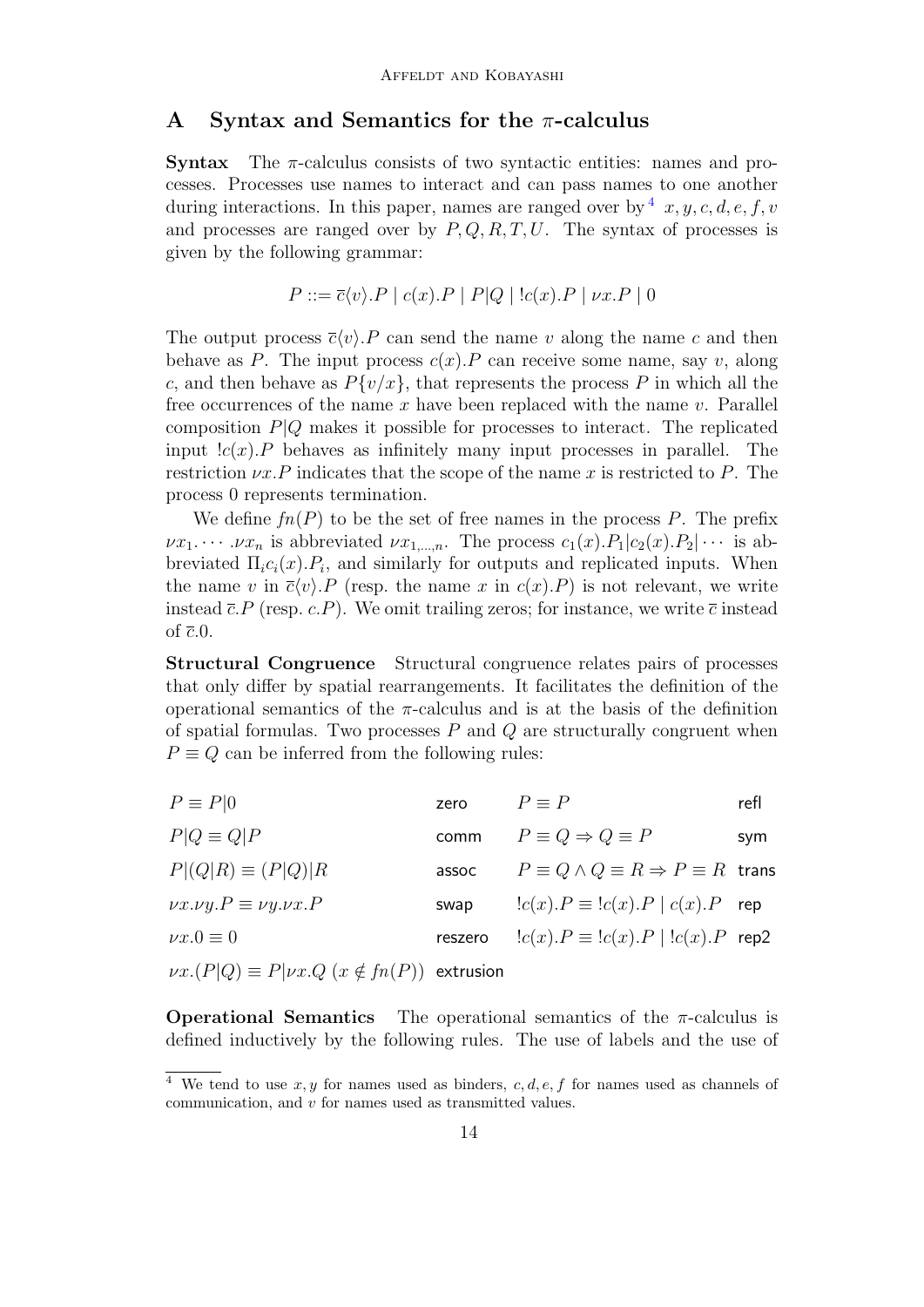the guards predicate in the rule for communication are not standard. In this paper, labels are ranged over by  $\alpha, \beta$ .

$$
\frac{\text{guards}(P|Q\{v/x\}) = S}{\overline{c}\langle v \rangle.P|c(x).Q \xrightarrow{\{c,S\}} P|Q\{v/x\}} \text{ com}
$$

$$
\frac{P\xrightarrow{\alpha}Q}{\nu x.P\xrightarrow{\alpha\backslash x}\nu x.Q} \text{ res } \quad \frac{P\xrightarrow{\alpha}P'}{P|Q\xrightarrow{\alpha}P'|Q} \text{ par } \quad \frac{Q\xrightarrow{\alpha}Q'}{P\xrightarrow{\alpha}P'}\frac{P\equiv Q\quadP'\equiv Q'}{P\xrightarrow{\alpha}P'} \text{ struct}
$$

where guards is defined inductively as follows:

$$
\begin{aligned}\n\text{guards}(\overline{c}\langle v \rangle.P) &= \{c\} & \text{guards}(P|Q) &= \text{guards}(P) \cup \text{guards}(Q) \\
\text{guards}(c(x).P) &= \{c\} & \text{guards}(vx.P) &= \text{guards}(P) - \{x\} \\
\text{guards}(!c(x).P) &= \{c\} & \text{guards}(0) &= \emptyset\n\end{aligned}
$$

and  $\alpha \backslash x$  is defined as follows:

$$
(y, S)\backslash x = \begin{cases} (y, S - \{x\}) \text{ if } y \neq x \\ (\epsilon, S - \{x\}) \text{ if } y = x \end{cases}
$$

$$
(\epsilon, S)\backslash x = (\epsilon, S - \{x\})
$$

where  $\epsilon$  is a special label for denoting an internal name.

We write  $P \to Q$  when  $P \stackrel{\alpha}{\to} Q$  and  $\alpha$  is not relevant. We write  $\to^+$  for the transitive closure of  $\rightarrow$ , and  $\rightarrow^*$  for the reflexive transitive closure of  $\rightarrow$ .

# <span id="page-14-0"></span>B Proof of Lemma [4.7](#page-7-1)

We first prove an intermediate lemma. This intermediate lemma shows that, if a state formula  $\phi$  holds of a process, then we can remove input/output subprocesses whose input/output name is not a free name of  $\phi$  without affecting validity.

We introduce the rem inout function that removes the input/output pro-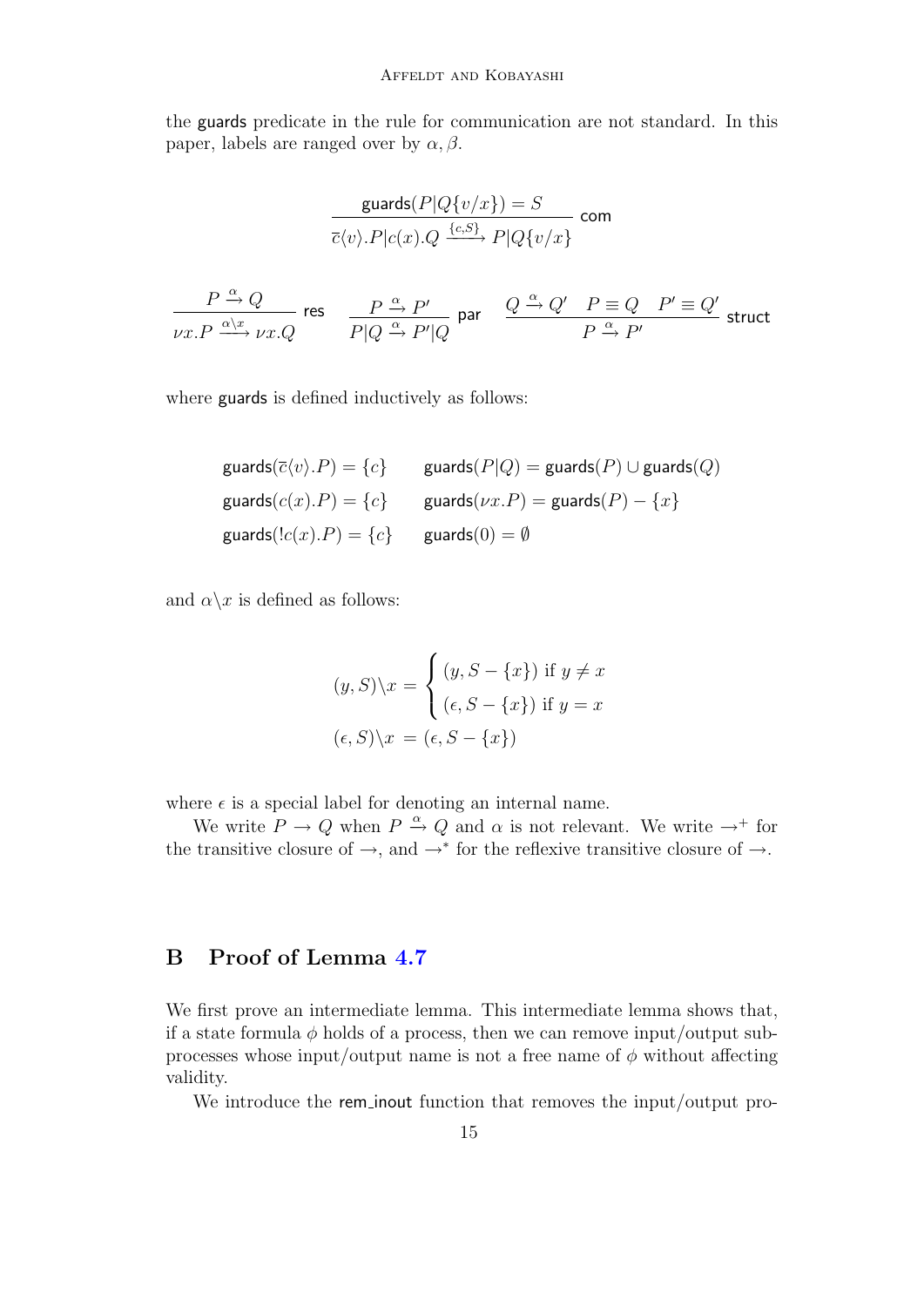cesses that use certain names for input/output. Formally:

rem inout  $(S, P) = \text{Case } P$  of  $\overline{c}(v)$ . $Q \rightarrow$  if  $c \in S$  then 0 else P  $| c(x) \cdot Q \rightarrow \text{if } c \in S \text{ then } 0 \text{ else } P$  $| \cdot | c(x) \cdot Q \rightarrow \text{if } c \in S \text{ then } 0 \text{ else } P$  $|P|Q \rightarrow$  rem\_inout  $(S, P)$  | rem\_inout  $(S, Q)$  $| \nu x.P \rightarrow \nu x.$ (rem\_inout  $(S, P)$ ) assuming  $x \notin S$  by convention of bound names  $|\,$   $\rightarrow$  P

<span id="page-15-1"></span>Lemma B.1 (Removal of in/out-processes preserves structural congruence) Let P and Q be two processes such that  $P \equiv Q$ . For any set of names S, we have rem\_inout  $(S, P) \equiv$  rem\_inout  $(S, Q)$ .

<span id="page-15-0"></span>Lemma B.2 (Removal of in/out-processes inversion) For any processes P and Q such that rem-inout  $({c}, P) = \nu y_{1,\dots,n}$ . Q, there exist processes  $U_i, T_j$ and names  $v_i$  such that  $P \equiv \nu y_{1,\dots,n}$ .  $(Q \mid \Pi_i \bar{c} \langle v_i \rangle \langle U_i \mid \Pi_j c(x) \rangle \langle T_j \mid \Pi_k! c(x) \rangle \langle T_k \rangle$ .

<span id="page-15-2"></span>Lemma B.3 (Removal of unrelated in/out-processes preserves validity) Let P be a process and  $\phi$  be a state formula. For any name c such that  $c \notin fn(\phi)$ , we have  $P \models \phi \Leftrightarrow \text{rem_inout}(\{c\}, P) \models \phi$ .

**Proof.** By induction on  $\phi$ :

- Cases  $\phi = \top$ ,  $\phi = \neg \phi'$ ,  $\phi = \phi_1 \lor \phi_2$  are immediate.
- Case  $\phi = d(\phi')$ . (The case for  $\phi = \overline{d}(\phi')$  is similar.)

Case  $\Rightarrow$ . By assumption, there exist  $T, R, y_1, \ldots, y_n$  such that  $P \equiv$  $\nu y_{1,\dots,n}.(d(x).T|R)$  with  $d \notin y_1, \dots, y_n$ , and for all v such that  $v \notin y_1, \dots, y_n$ , we have  $\nu y_{1,\dots,n}$ .  $(T\{v/x\}|R) \models \phi'$ . Since  $c \notin fn(\phi)$ , we have  $c \neq d$ . Therefore, there exists R' such that rem\_inout  $({c}, P) \equiv \nu y_{1,\dots,n}$ .  $(d(x).T|R')$ . Since  $c \notin fn(\phi)$ , we have  $c \notin fn(\phi')$ . Therefore, for all v such that  $v \notin y_1, \ldots, y_n$ , we have rem\_inout  $(\{c\}, \nu y_{1,\ldots,n}.\left(T\{v/x\}|R\right)) \models \phi'$ , by the inductive hypothesis. We conclude that rem inout  $({c}, P) \models d(\phi')$ .

Case  $\Leftarrow$ . By assumption, there exist  $T, R, y_1, \ldots, y_n$  such that rem inout  $({c}, P) \equiv \nu y_{1,\dots,n}$ .  $(d(x).T|R)$  with  $d \notin y_1, \dots, y_n$ , and for all v such that  $v \notin y_1, \ldots, y_n$ , we have  $\nu y_{1,\ldots,n}$ .  $(T\{v/x\}|R) \models \phi'$ . Since  $c \notin$  $fn(\phi)$ , we have  $c \neq d$ . By Lemma [B.2,](#page-15-0) there exists R' such that  $P \equiv$  $\nu y_{1,\dots,n}.(d(x).T|R')$ . Since  $c \notin fn(\phi)$ , we have  $c \notin fn(\phi')$ . Therefore, by the inductive hypothesis, for all v such that  $v \notin y_1, \ldots, y_n$ , we have  $\nu y_{1,\dots,n}$   $(T{v/x}|R') \models \phi'$ . We conclude that  $P \models d(\phi')$ .

• Case  $\phi = \phi_1 | \phi_2$ .

Case  $\Rightarrow$ . By assumption, there exist  $P_1, P_2$  such that  $P \equiv \nu y_{1,\dots,n}$ .  $(P_1|P_2)$ with  $\nu y_{1,\dots,n}.P_1 \models \phi_1$  and  $\nu y_{1,\dots,n}.P_2 \models \phi_2$ . By Lemma [B.1,](#page-15-1) we know that